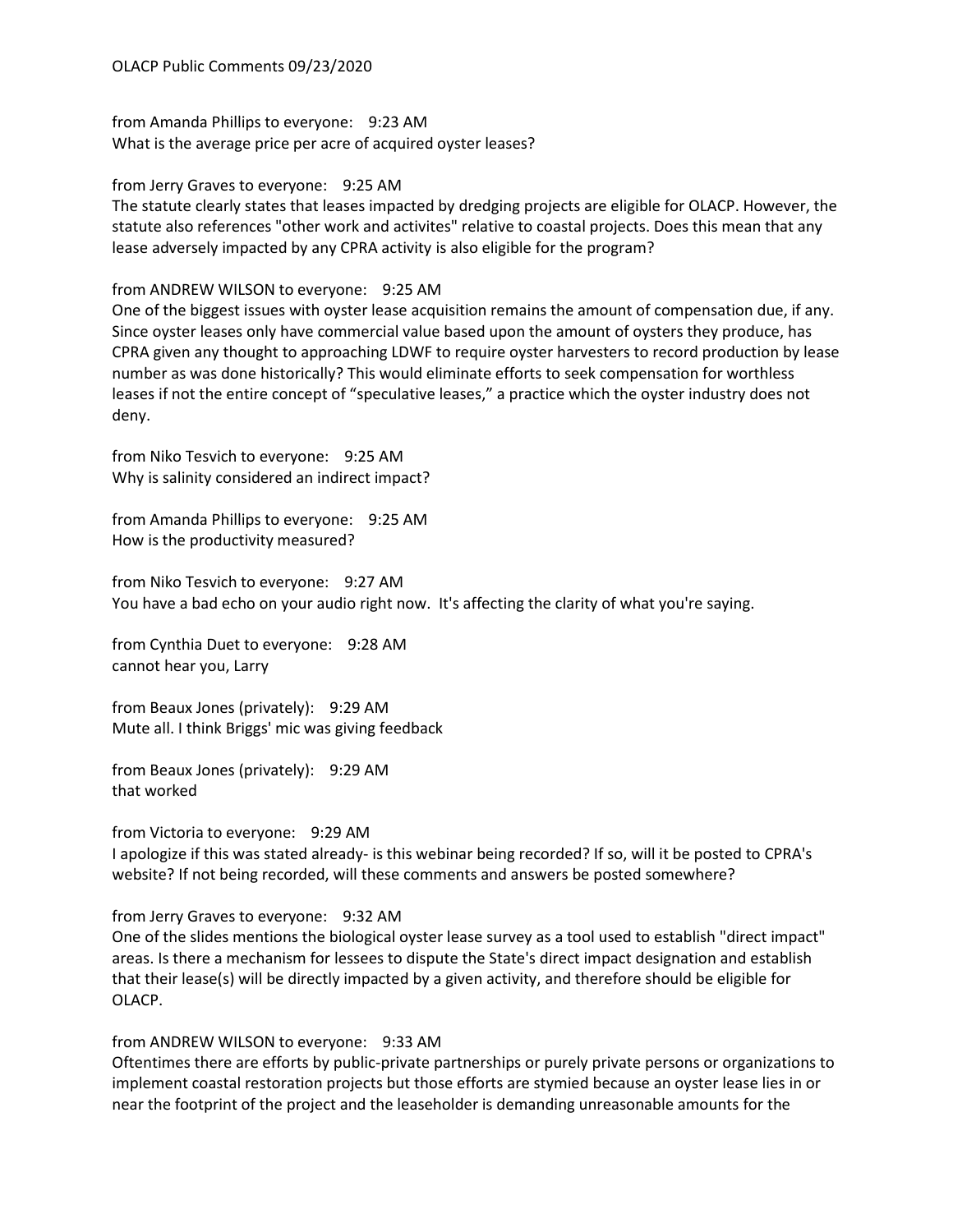project to proceed. Is CPRA giving any consideration to expanding its acquisition program to include such public/private or private projects?

## from ANDREW WILSON to everyone: 9:36 AM

Since the Avenal and Bayou Canard court decisions clearly indicate that the oyster lease terms and conditions bar claims for damages to oyster leases against the State/CPRA related to coastal restoration projects, is there a Constitutional bar to payment of damages or compensation on a programmatic level rather than on a case by case basis for the State's own water bottoms?

from Don Briggs to everyone: 9:38 AM As an original member of this program, I am pleased of the good work of CPR Thank you

from Niko Tesvich to everyone: 9:39 AM Can you provide the specific statute that relates to indirect impacts?

## from Niko Tesvich to everyone: 9:41 AM

Also, what is the time frame between the offer and the actual acquisition of the lease? What about between acquisition and the time fishing on the lease must cease? In other words, can you use the lease up until the time CPRA procjects impact the lease?

from Lee Ledet to everyone: 9:45 AM

Acquiring leases on an individual basis seems extremely inefficient. There is a broader issue that needs to be addressed. Coastal erosion and saltwater intrusion has created oyster habitat where it once did not exist. The CPRA is attempting to restore the coast, inter alia. To do this, the CPRA will undoubtedly have to disrupt current oyster habitat The oyster leases will continue to hamper the CPRA's core function. Has state considered a broader solutions? Like preemptively "acquiring" all non-productive leases or perhaps acquiring all leases that lie in historically non-oyster producing areas?

from Amanda Phillips to everyone: 9:45 AM If the lease is acquired, shouldn't fishing terminate at the acquisition?

from ANDREW WILSON to everyone: 9:47 AM

What formal efforts and concrete steps are being undertaken by CPRA and/or LDWF to eliminate the perpetuation of worthless leases that are not producing oysters ?

from Amanda Phillips to everyone: 9:47 AM

Has the State considered not issuing or not renewing leases in areas scheduled for restoration instead of having to acquire leases?

## from ANDREW WILSON to everyone: 10:00 AM

In response to my Question #2, Brian suggested that CPRA is involved in acquiring leases associated with private coastal restoration projects yet I am aware of at least one particular project in which Ducks Unlimited had to shell out (pun intended) \$60,000 for a worthelss lease for a project to go forward. As a result, it has become difficult for these private efforts to secure funding for future projects as the wouldbe sponsors view such payments as a form of "extortion" resulting in an unnecesary increase in the cost of such projects. What specific efforts is CPRA undertaking to help fund oyster lease acquisiton in connection with private coastal restoration projects?